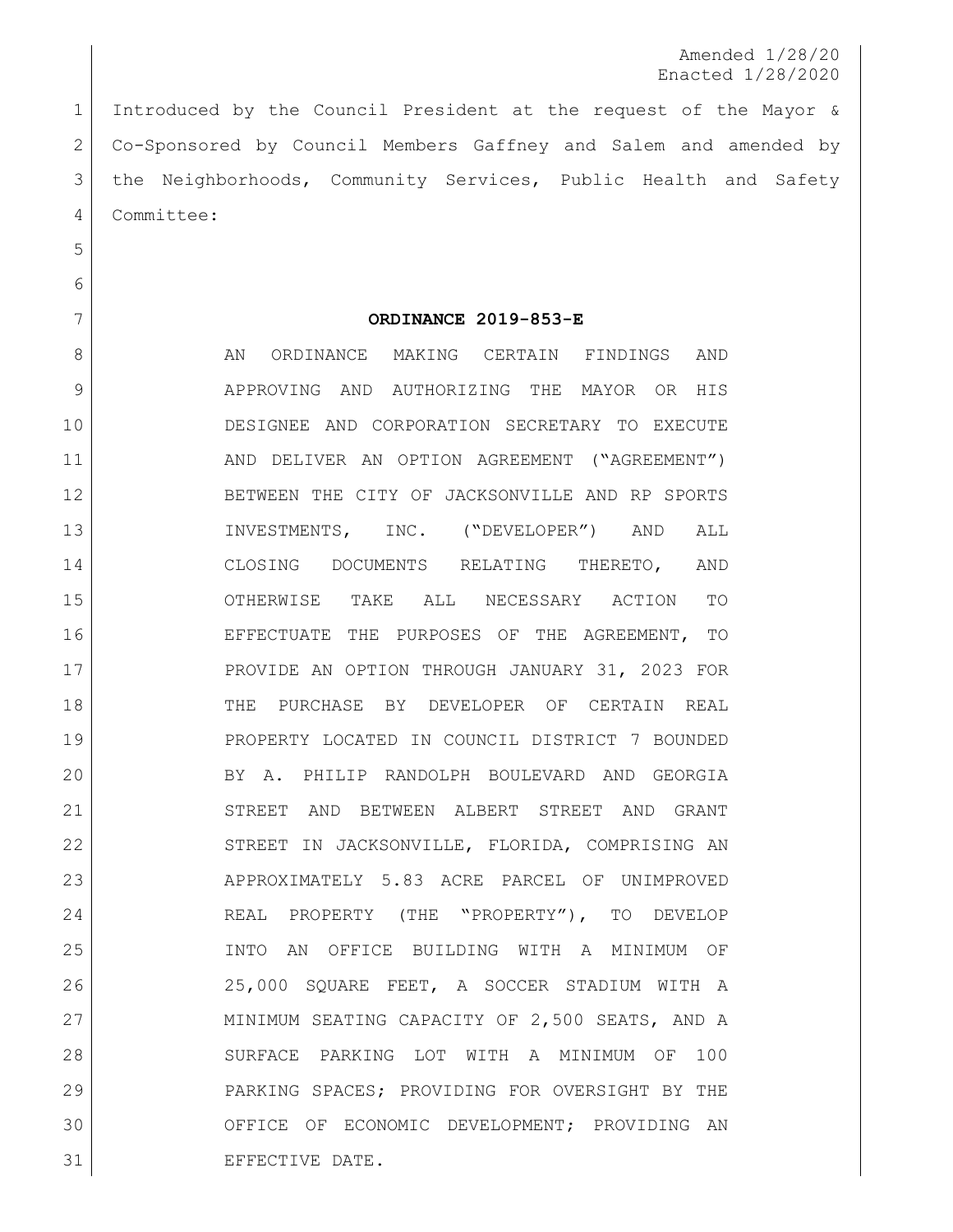**WHEREAS**, the City of Jacksonville ("City") is the owner of approximately 5.83 acres of unimproved real property comprised of multiple, adjacent parcels located generally at the northeast 4 intersection of A. Philip Randolph Boulevard and Albert Street, just north of Arlington Expressway, as further detailed on **Revised Exhibit 1**, labeled as "Revised Exhibit 1, Rev Parcel Info, January 21, 2020 – NCSPHS" attached hereto (the "Property"); and

 **WHEREAS**, RP Sports Investments, Inc. ("Developer") intends to purchase and develop the Property to include a minimum of a 25,000 square foot office building, a soccer stadium with a minimum of 2,500 seats, and a surface parking lot with a minimum of 100 12 parking spaces (the "Project"); and

 **WHEREAS**, in the event the Developer closes on the Property but fails to commence construction of the Project by January 31, 2024, 15 then title to the Property shall revert to the City; the City has the option to repurchase the Property in accordance with the 17 repurchase option in the Agreement; and

 **WHEREAS**, in the event the Developer fails to substantially complete the Project by July 31, 2025, the City may elect to have the Developer pay the fair market value of the Property as 21 determined by a Florida certified appraisal; and

 **WHEREAS,** the Property is not eligible to be placed on the affordable housing inventory list in that it does not have a current or planned zoning of AGR (Agricultural), CRO (Commercial Residential Office), RHD (Residential High Density) RLD 26 | (Residential Low Density), RMD (Residential Medium Density), RR (Rural Residential), RO (Residential/Office), nor is it located 28 | within a Planned Unit Development with residential entitlements; and

 **WHEREAS**, the City's Office of Economic Development ("OED") has reviewed the application submitted by the Developer for community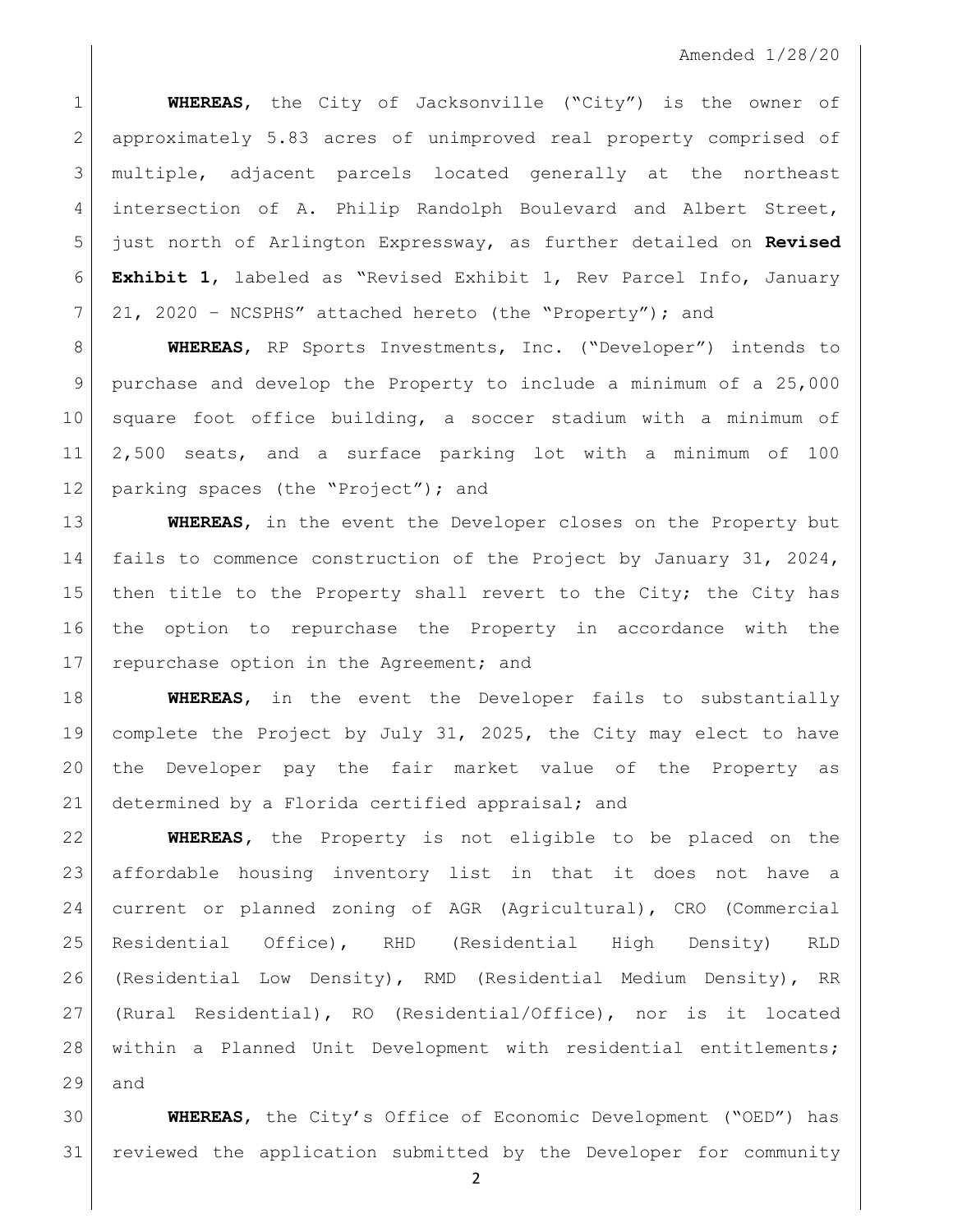1 development, and, together with representatives of the City, 2 | negotiated the Option Agreement ("Agreement") and, based upon the contents of the Agreement, has determined the Agreement and the uses contemplated therein to be in the public interest, and has determined that the public actions and property conveyance contemplated in the Agreement take into account and give consideration to the long-term public interests and public interest 8 benefits to be achieved by the City; and

 **WHEREAS,** supporting the Project will redevelop a vacant property in the East Jacksonville neighborhood, eliminate blight conditions in the area, and provide job opportunities to residents 12 of the area; now, therefore

**BE IT ORDAINED** by the Council of the City of Jacksonville:

 **Section 1. Findings.** It is hereby ascertained, determined, found and declared as follows:

(a) The recitals set forth herein are true and correct.

 (b) The location of the Developer's project in Jacksonville, Florida, ("Project") is more particularly described in the Economic Development Agreement. The Project will promote and further the public and municipal purposes of the City.

 (c) Enhancement of the City's tax base and revenues, are matters of State and City policy and State and City concern in order that the State and its counties and municipalities, including the 24 City, shall not continue to be endangered by unemployment, underemployment, economic recession, poverty, crime and disease, and consume an excessive proportion of the State and City revenues because of the extra services required for police, fire, accident, health care, elderly care, charity care, hospitalization, public housing and housing assistance, and other forms of public protection, services and facilities.

(d) The provision of the City's assistance as identified in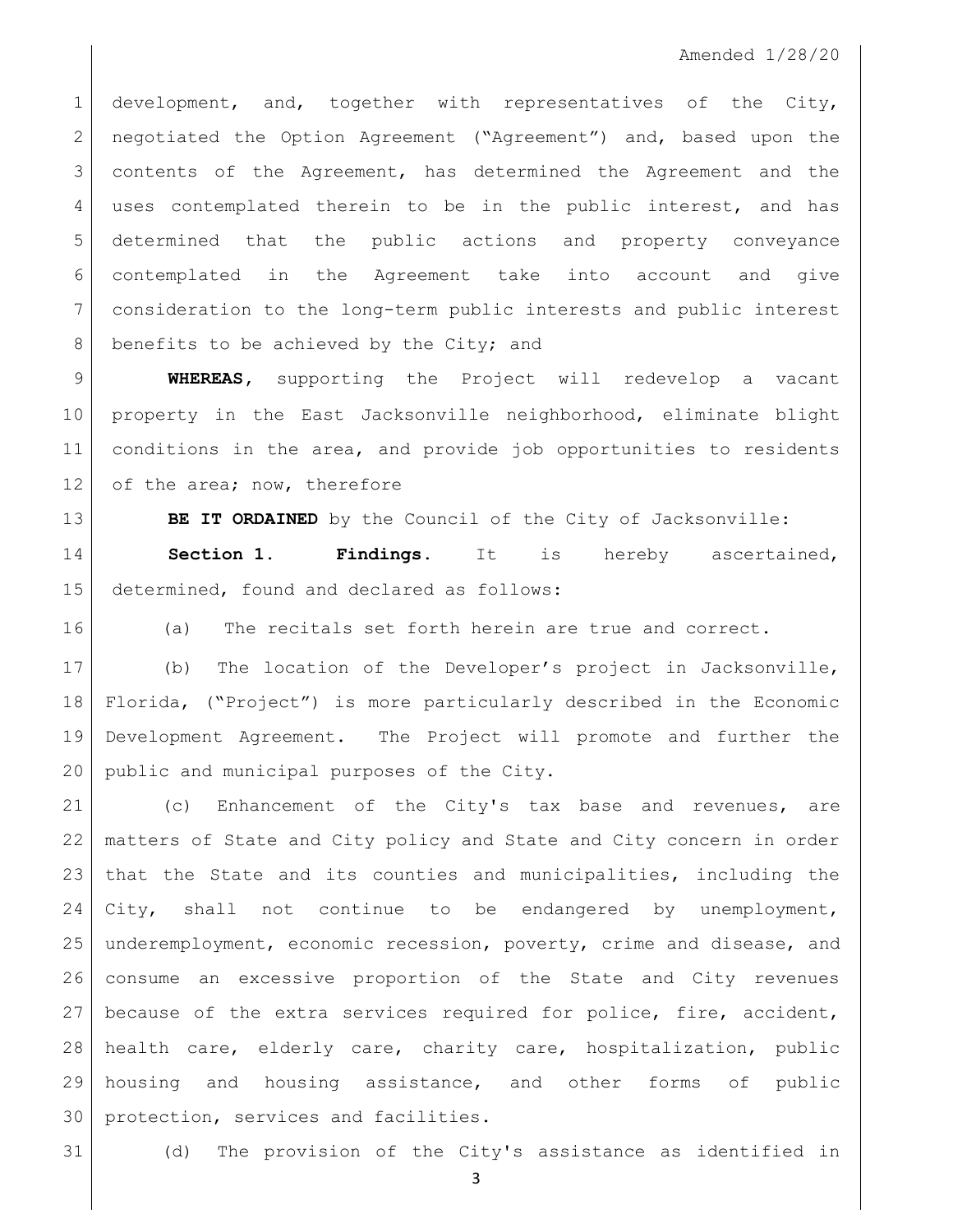the Economic Development Agreement is necessary and appropriate to  $2 \mid$  make the Project feasible; and the City's assistance is reasonable and not excessive, taking into account the needs of the Developer to make the Project economically and financially feasible, and the extent of the public benefits expected to be derived from the Project, and taking into account all other forms of assistance available.

8 (e) The Developer is qualified to carry out and complete the 9 construction and equipping of the Project, in accordance with the 10 | Economic Development Agreement.

 (f) The authorizations provided by this Ordinance are for public uses and purposes for which the City may use its powers as a county, municipality and as a political subdivision of the State of Florida and may expend public funds, and the necessity in the public interest for the provisions herein enacted is hereby declared as a matter of legislative determination, and the conveyance contemplated 17 hereby is authorized by ordinance pursuant to Section  $122.421(a)$ , *Ordinance Code*.

 (g) This Ordinance is adopted pursuant to the provisions of Chapters 163, 166 and 125, Florida Statutes, as amended, the City's Charter, and other applicable provisions of law.

 **Section 2. Approval and Authorization.** There is hereby 23 approved and the Mayor, or his designee, and the Corporation 24 Secretary, are hereby authorized to execute and deliver on behalf of the City the Option Agreement between the City of Jacksonville and Developer, in substantially the form placed **Revised On File** with the Legislative Services Division (the "Agreement"), and all 28 such other documents necessary or appropriate to effectuate the purpose of this Ordinance (with such "technical" changes as herein authorized). The Agreement provides the Developer with the option to purchase the Property through January 31, 2023 and provides for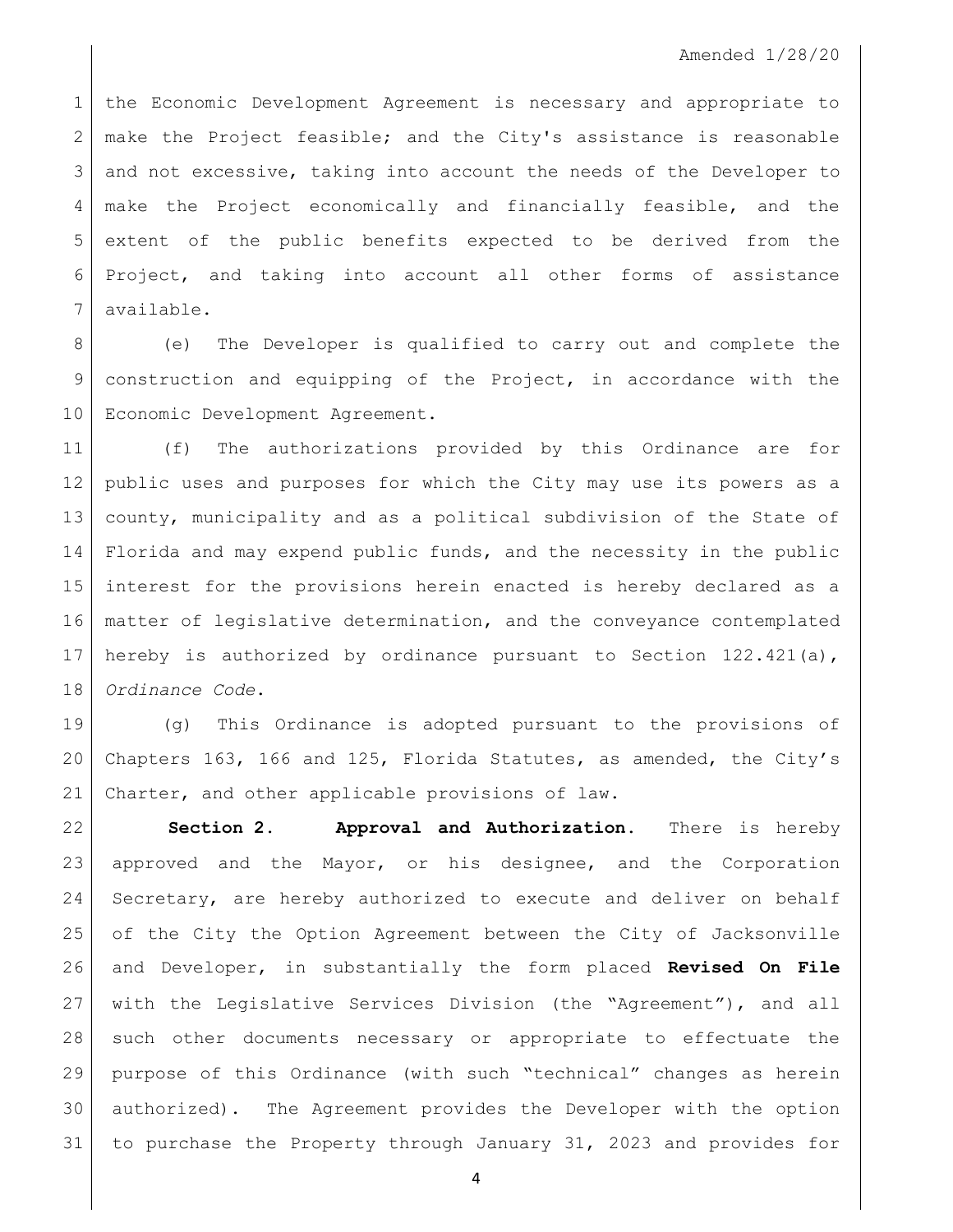title to the Property to revert to the City if the Developer does 2 not commence construction of the Project by January 31, 2024, and requires the Developer to pay fair market value for the Property if 4 the Project is not substantially complete by July 31, 2025.

 The Agreement and related documents may include such additions, deletions and changes as may be reasonable, necessary and incidental for carrying out the purposes thereof, as may be acceptable to the Mayor, or his designee, with such inclusion and acceptance being evidenced by execution of the Agreement by the Mayor, or his designee; provided however, no modification to the Agreements may increase the financial obligations or liability of the City to an amount in excess of the amount stated in the Agreements or decrease the financial obligations or liability of the Developer, and any such modification shall be technical only and shall be subject to appropriate legal review and approval by the Office of General Counsel. For purposes of this Ordinance, the term "technical changes" is defined as those changes having no financial impact to the City, including, but not limited to, changes in legal descriptions or surveys, ingress and egress, easements and rights of way, design standards, access and site plan, resolution of title defects, if any, and other non- substantive changes that do not substantively increase the duties and responsibilities of the City under the provisions of the Agreements.

 **Section 3. Oversight.** The OED shall provide oversight and administration of the Agreement for the duration thereof.

 **Section 4. Effective Date.** This Ordinance shall become effective upon signature by the Mayor or upon becoming effective without the Mayor's signature.